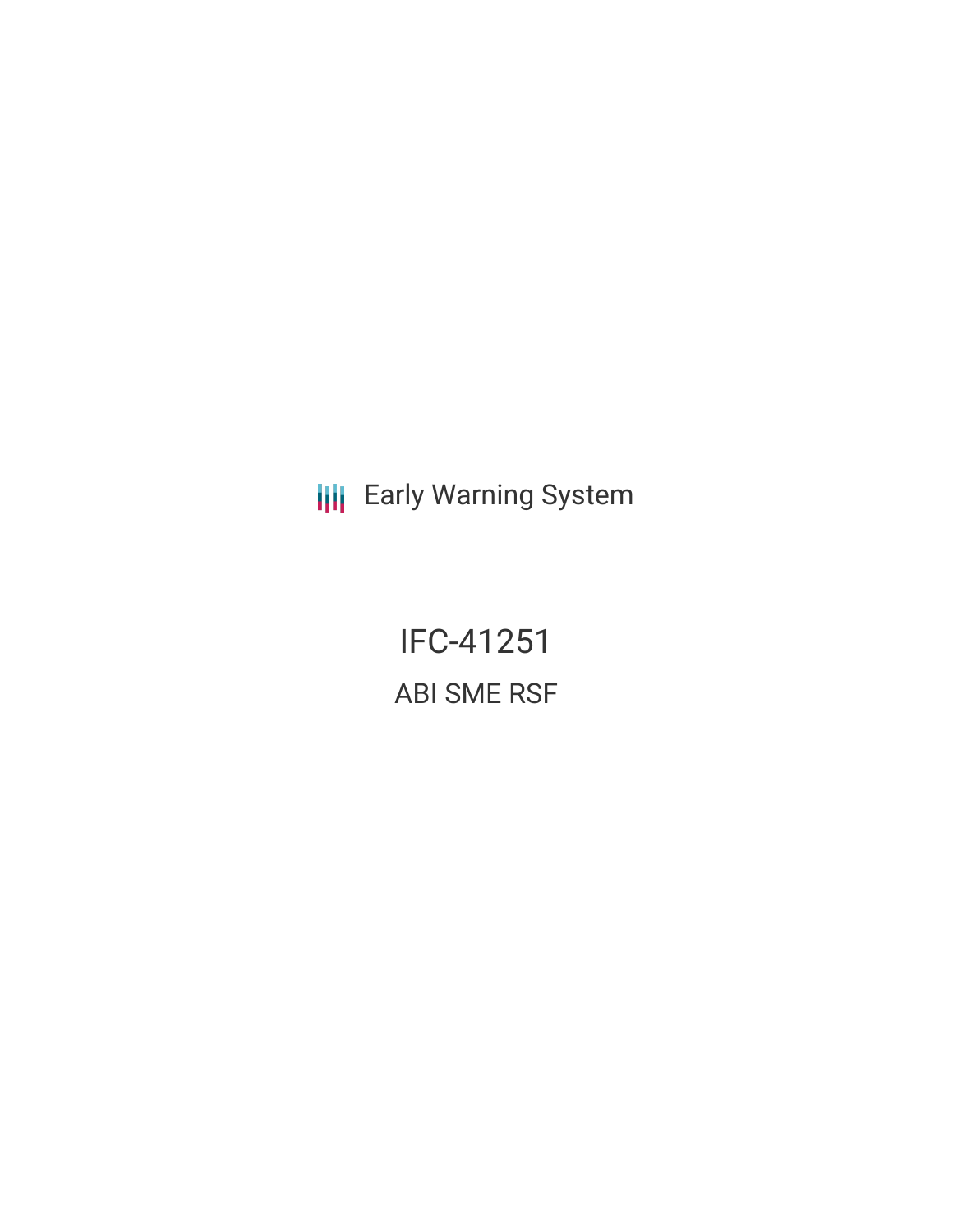

# **Quick Facts**

| <b>Financial Institutions</b> | International Finance Corporation (IFC)         |
|-------------------------------|-------------------------------------------------|
| <b>Status</b>                 | Proposed                                        |
| <b>Bank Risk Rating</b>       |                                                 |
| <b>Borrower</b>               | Atlantic Business International (ABI Group RSF) |
| <b>Sectors</b>                | Finance                                         |
| <b>Investment Type(s)</b>     | Loan                                            |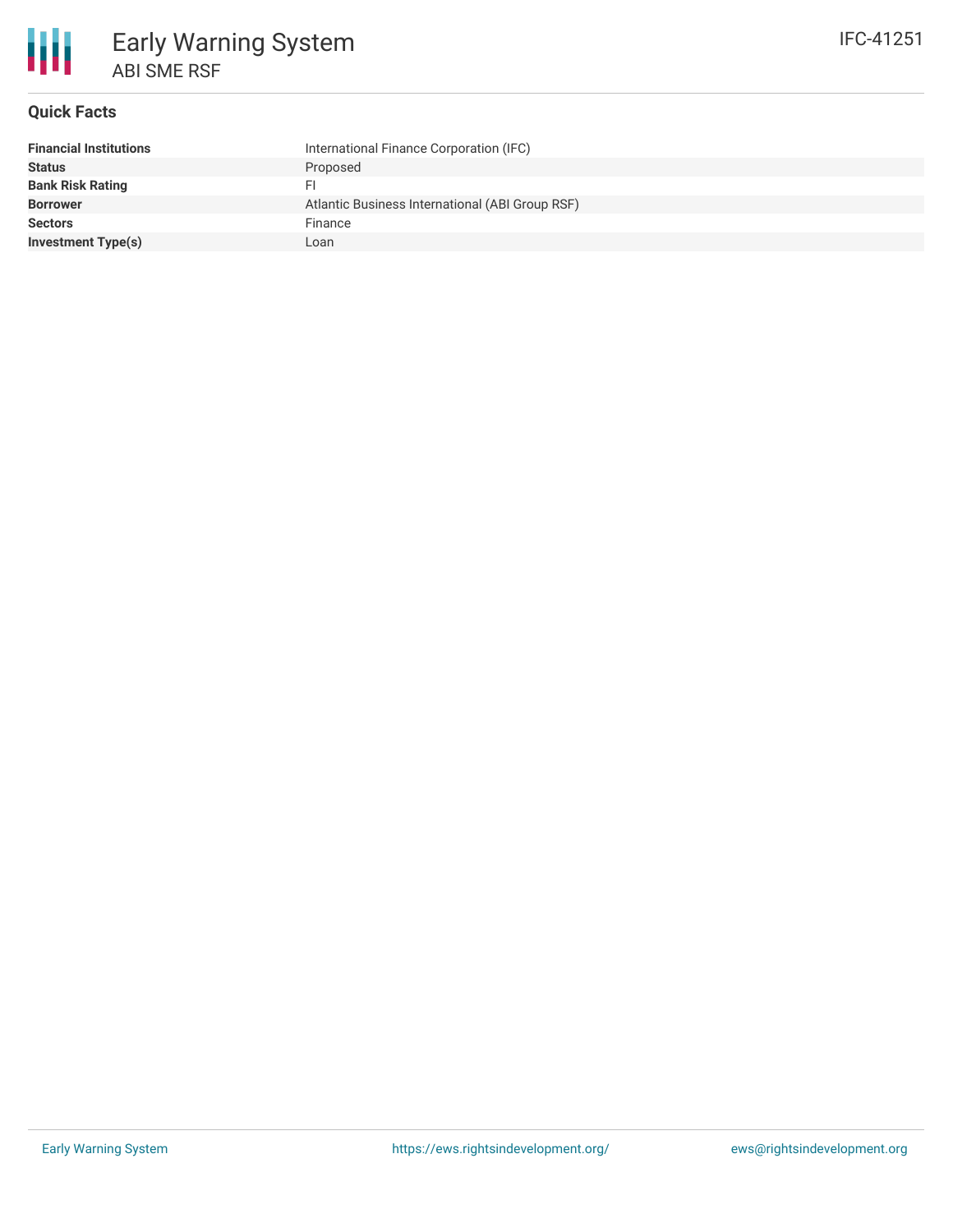

# **Project Description**

According to IFC website, the proposed project entails the provision of a 5-year Risk Sharing Facility in the amount of up to EUR40 million to cover eight subsidiaries of Atlantic Business International in IDA and FCS countries – namely Banque Atlantique Benin, Banque Atlantique Burkina Faso, Banque Atlantique Côte d'Ivoire, Banque Populaire Maroco-Guineenne in Guinea, Bank Atlantique Mali, Banque Atlantique du Niger, Banque Atlantique Senegal and Banque Atlantique Togo, together the Participating Affiliates for a target portfolio of SME loans in the amount of up to EUR80 million equivalent. Under this project, IFC will be supporting the expansion of ABI's SME lending across Sub-Saharan Africa.

The project aims to increase access to finance for SMEs. It seeks to foster banking sector inclusiveness across the countries where ABI is present by supporting the Group in its ambition to grow the amount of credit and types of banking products extended to SMEs. Increased access to finance is expected to help generate private sector growth by creating and/or maintaining employment opportunities. Further, ABI Group's alignment with IFC's environmental and social standards is expected to ultimately benefit the borrowing SMEs and the communities they operate in.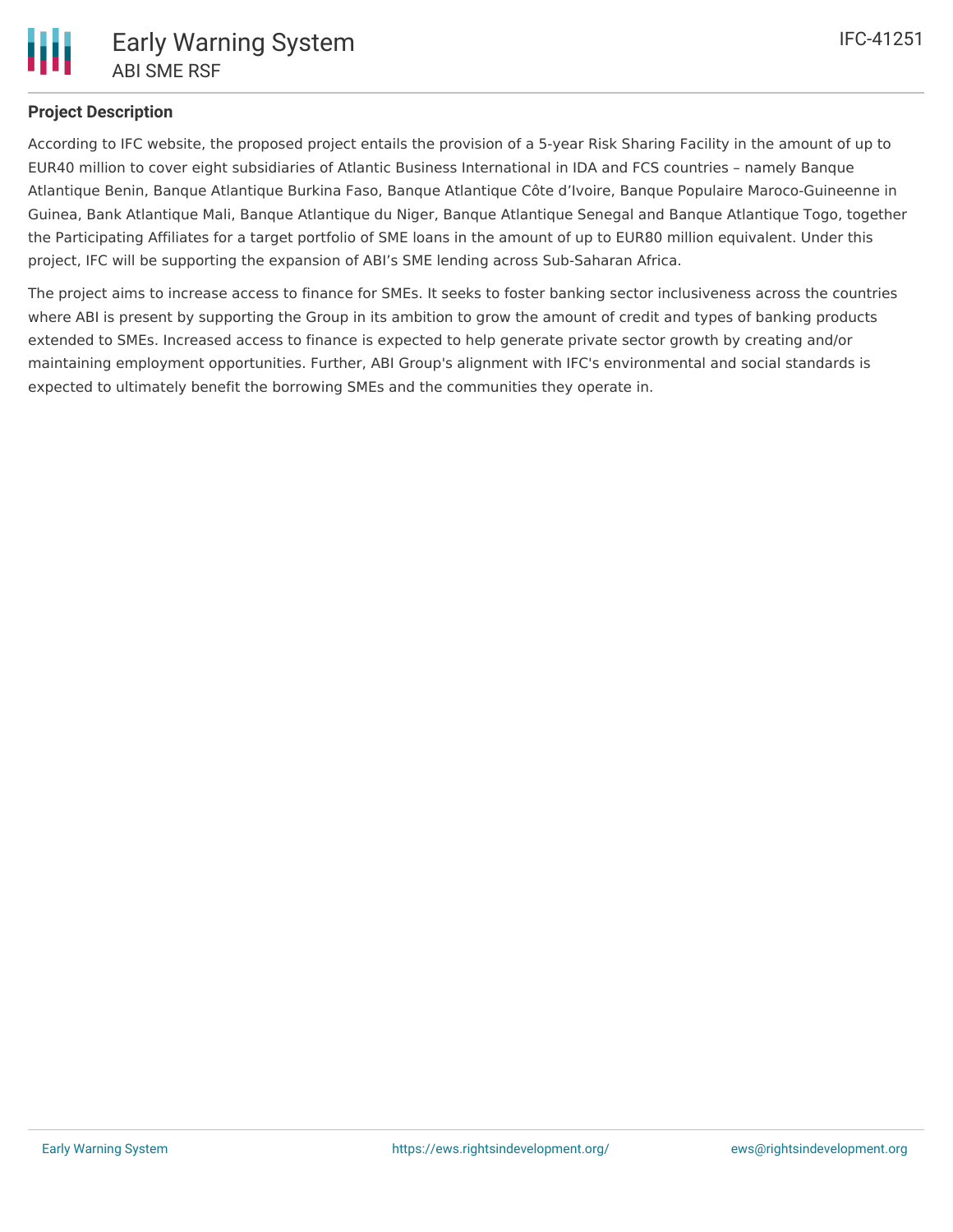## **Investment Description**

• International Finance Corporation (IFC)

## **Financial Intermediary**

Financial Intermediary: A commercial bank or financial institution that receives funds from a development bank. A financial intermediary then lends these funds to their clients (private actors) in the form of loans, bonds, guarantees and equity shares. Financial intermediaries include insurance, pension and equity funds. The direct financial relationship is between the development bank and the financial intermediary.

Atlantic Business [International](file:///actor/1115/) (Financial Intermediary)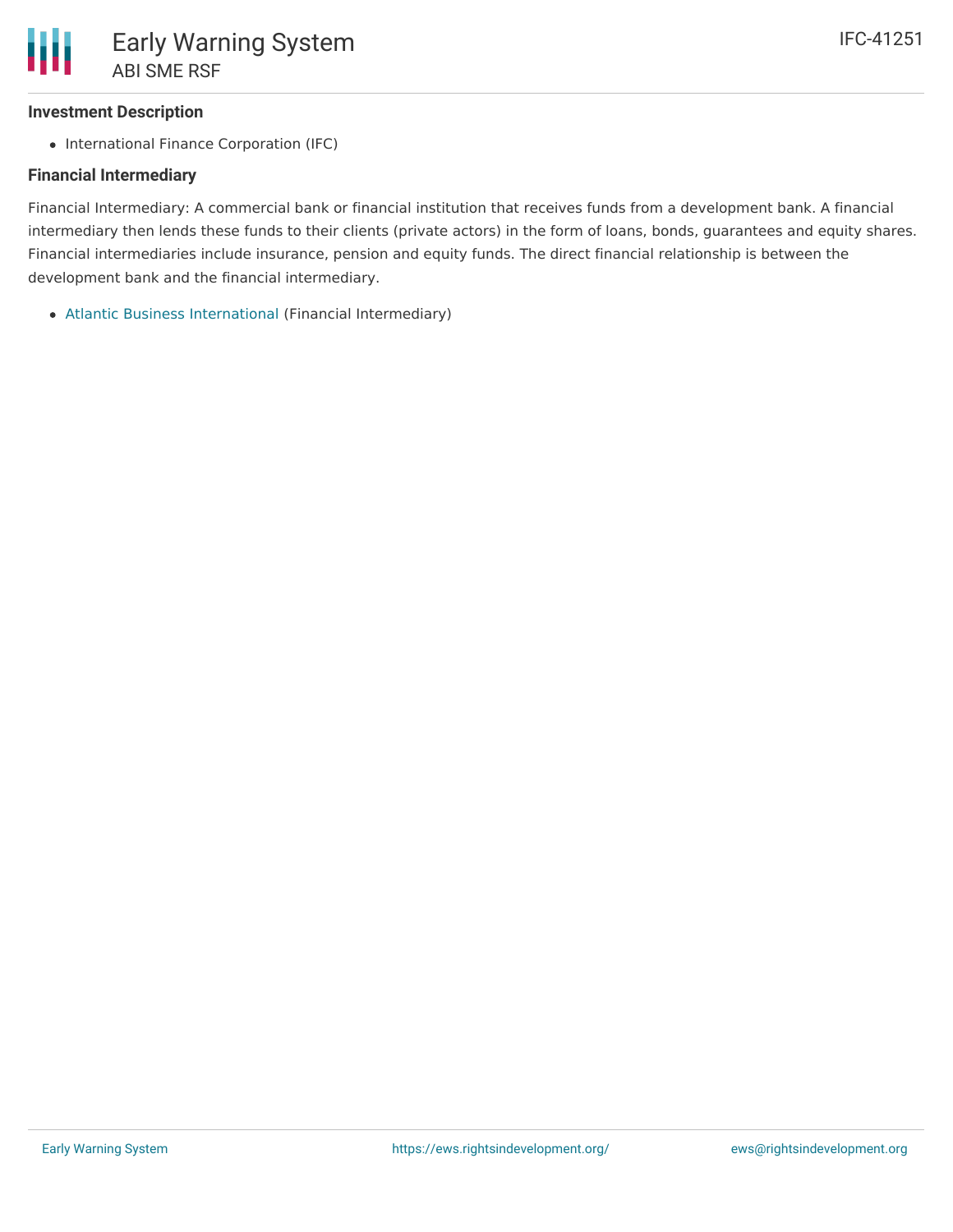

# **Private Actors Description**

ABI's main shareholder is Banque Centrale Populaire (68.3%), a leading cooperative banking group headquartered in Casablanca, Morocco, with total assets of US\$41 billion and consolidated shareholders' equity of US\$4.3 billion as of December 31, 2017. BCP is listed on the Casablanca Stock Exchange since 2004. Other shareholders of ABI include London-based private equity firm Development Partners International (20.2%) and Atlantic Financial Group (11.5%).